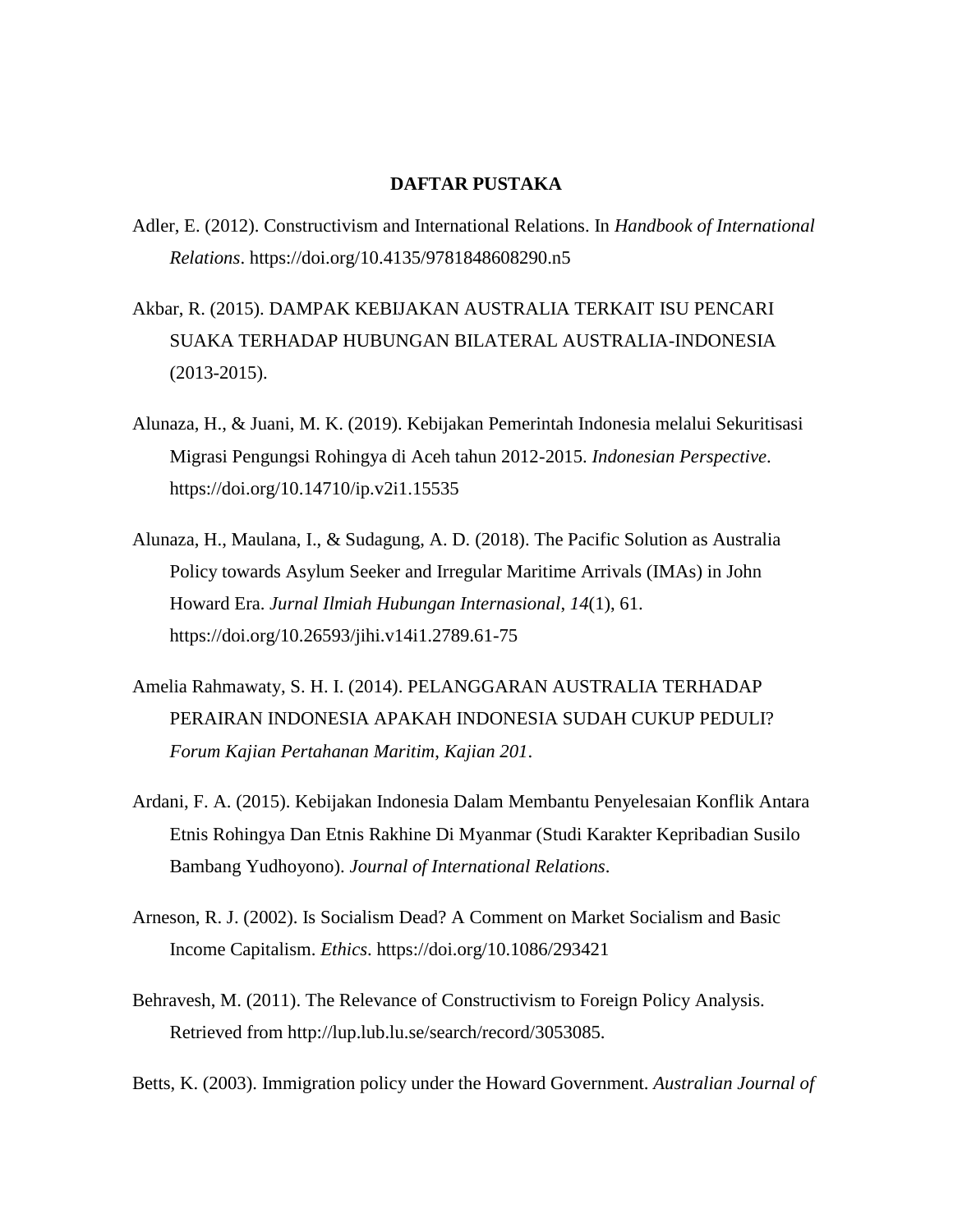*Social Issues*, *38*(2), 169–192. https://doi.org/10.1002/j.1839-4655.2003.tb01141.x

- Betts, K. J. (2001). Boat people and public opinion in Australia. *People and Place*, *9*(4), 34–48.
- Bhuiyan, H. A. (2018). Muslim Immigrants in the Early 20th Century America: Some Have Forsaken, While Others Preserved Their Identity. *Walisongo: Jurnal Penelitian Sosial Keagamaan*. https://doi.org/10.21580/ws.25.1.1882
- Bieler, A. (2003). Questioning Cognitivism and Constructivism in IR Theory: Reflections on the Material Structure of Ideas. *Politics*. https://doi.org/10.1111/1467-9256.00140
- Castles, S., & Loughna, S. (2016). Trends in Asylum Migration to Industrialized Countries, 1990–2001. In *Poverty, International Migration and Asylum*. https://doi.org/10.1057/9780230522534\_3
- Chaiklin, H. (2006). Case Study Research: Design and Methods. *The Journal of Nervous and Mental Disease*. https://doi.org/10.1097/00005053-199102000-00025
- Checkel, J. T. (2011). The Constructive Turn in International Relations Theory. *World Politics*. https://doi.org/10.1017/s0043887100008133
- Cogan, J. K., Barnett, M., & Finnemore, M. (2006). Rules for the World: International Organizations in Global Politics. *The American Journal of International Law*. https://doi.org/10.2307/3518865
- Creswell, J. (2013). *Research Design : Pendekatan Kualitatif, Kuantitatif, dan MIxed*. *Research design*. https://doi.org/10.2307/3152153
- Curley, M., & Vandyk, K. (2017). The securitisation of migrant smuggling in Australia and its consequences for the Bali Process. *Australian Journal of International Affairs*. https://doi.org/10.1080/10357718.2016.1181149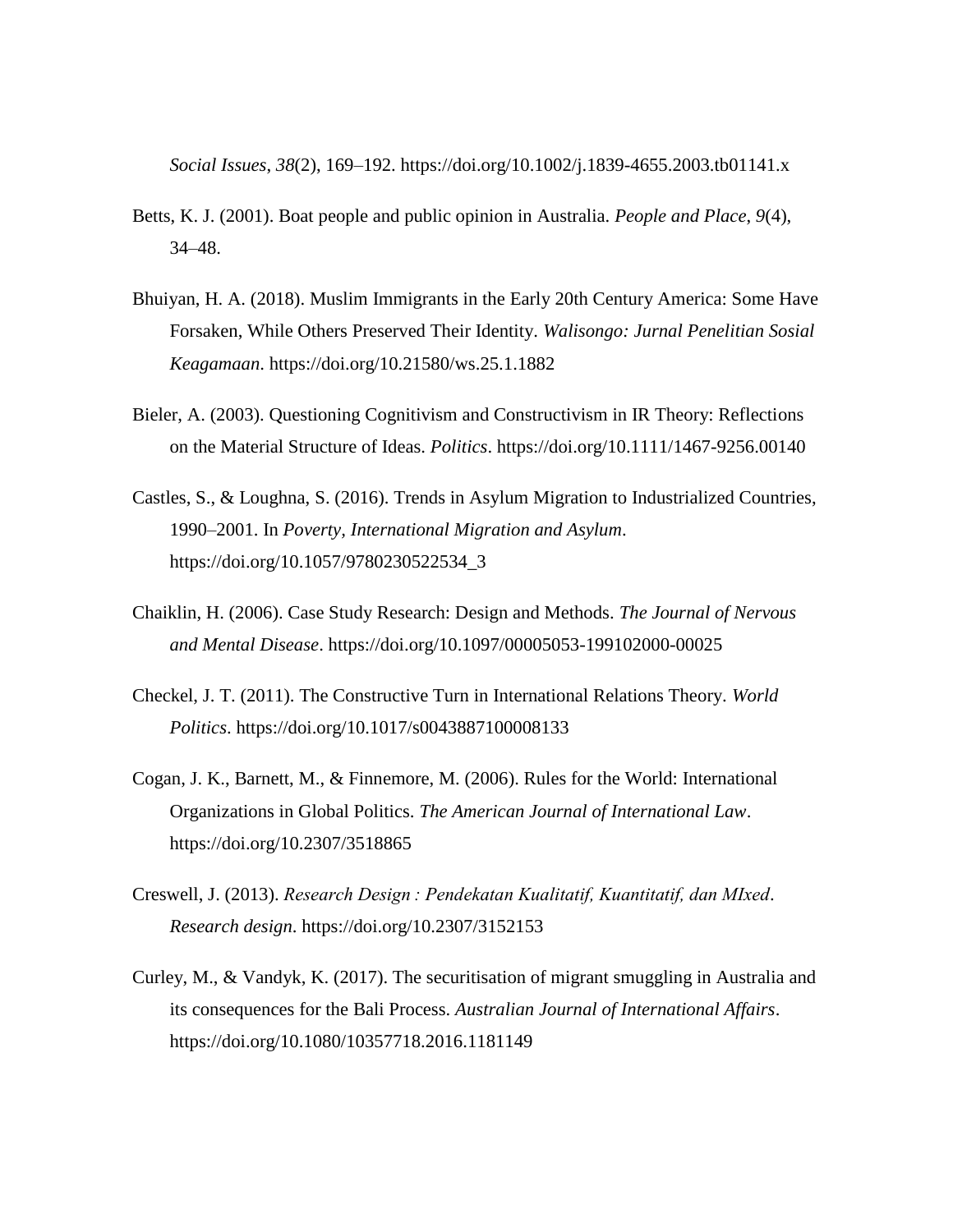- Dancygier, R. M. (2010). *Immigration and conflict in Europe*. *Immigration and Conflict in Europe*. https://doi.org/10.1017/CBO9780511762734
- Dechent, S. (2017a). Operation Sovereign Borders. *Alternative Law Journal*. https://doi.org/10.1177/1037969x1403900209
- Dechent, S. (2017b). Operation Sovereign Borders. *Alternative Law Journal*, *39*(2), 110– 114. https://doi.org/10.1177/1037969x1403900209
- Dovey, J. W. (1941). THE WHITE AUSTRALIA POLICY. *International Review of Mission*. https://doi.org/10.1111/j.1758-6631.1941.tb04224.x
- Efianingrum, A. (2010). Metode Penelitian Kualitatif dan Kuantitatif. *Efianingrum, A. (2010). Metode Penelitian Kualitatif Dan Kuantitatif, 1–8.*
- Fairbrother, K. (2012). Australia's Immigration Policy Following the Second World War. Retrieved from https://www.e-ir.info/2012/12/26/australias-immigration-policyfollowing-the-second-world-war/
- Garnesia, I. (2018). Indonesia Negara Transit Favorit Imigran Gelap Tirto. Tirto.id. Retrieved from https://tirto.id/indonesia-negara-transit-favorit-imigran-gelap-cZ7w
- Given, L. (2012). Journal of Mixed Methods Research. In *The SAGE Encyclopedia of Qualitative Research Methods*. https://doi.org/10.4135/9781412963909.n242
- Gourevitch, P. (2012). Domestic Politics and International Relations. In *Handbook of International Relations*. https://doi.org/10.4135/9781848608290.n16
- Greenwald, G., MacAskill, E., & Poitras, L. (2013). Edward Snowden: the whistleblower behind the NSA surveillance revelations. *The Guardian*.
- Grewcock, M. (2014). Australian border policing: Regional "solutions" and neocolonialism. *Race and Class*. https://doi.org/10.1177/0306396813509197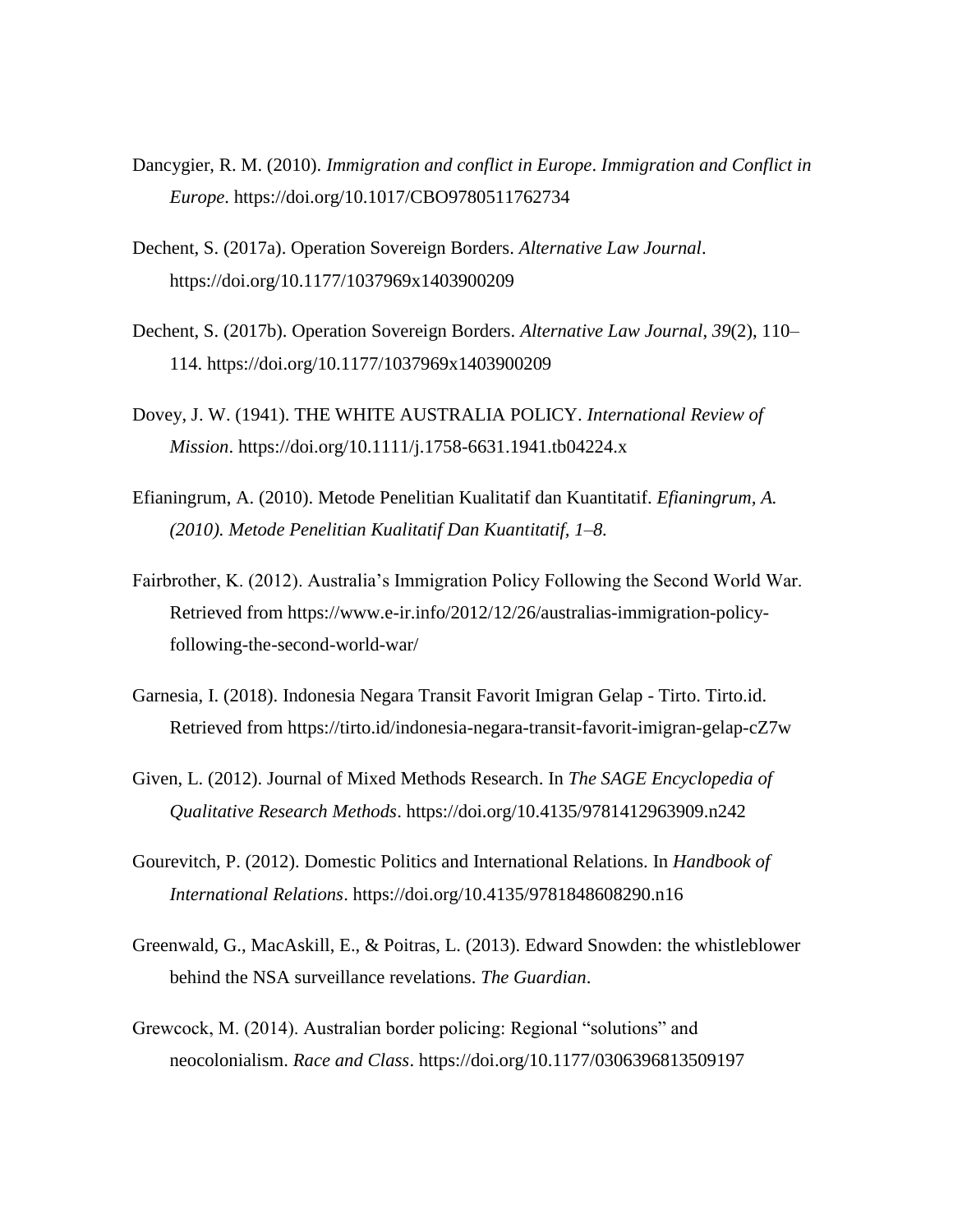- Guba, E. G., Guba, Y. A. L., & Lincoln, Y. S. (1994). Competing Paradigms in Qualitative Research. *Handbook of Qualitative Research*. https://doi.org/http://www.uncg.edu/hdf/facultystaff/Tudge/Guba%20&%20Lincoln% 201994.pdf
- Hamlin, R. (2012). International Law and Administrative Insulation: A Comparison of Refugee Status Determination Regimes in the United States, Canada, and Australia. *Law and Social Inquiry*. https://doi.org/10.1111/j.1747-4469.2012.01292.x
- Haryanto, A. (2016). Faktor Geografis dan Konsepsi Peran Nasional sebagai Sumber Politik Luar Negeri Indonesia. *Jurnal Hubungan Internasional*. https://doi.org/10.18196/hi.2015.0074.136-147
- Hasan, R. A. (2018). Peran RI Bantu Pengungsi Asing Dipuji UNHCR.
- Helbling, M. (2014). Framing Immigration in Western Europe. *Journal of Ethnic and Migration Studies*. https://doi.org/10.1080/1369183X.2013.830888
- Hodge, P. (2015). A grievable life? The criminalisation and securing of asylum seeker bodies in the "violent frames" of Australia's Operation Sovereign Borders. *Geoforum*. https://doi.org/10.1016/j.geoforum.2014.11.006
- Hudson, V. M. (2005). Foreign Policy Analysis: Actor-Specific Theory and the Ground of International Relations. *Foreign Policy Analysis*. https://doi.org/10.1111/j.1743- 8594.2005.00001.x
- Hugo, G., Tan, G., & Napitupulu, C. J. (2017). Indonesia as a transit country in irregular migration to Australia. In *A Long Way to Go: Irregular Migration Patterns, Processes, Drivers and Decision-making*. https://doi.org/10.22459/lwg.12.2017.07
- Jackson, P. T., & Nexon, D. H. (2017). Whence Causal Mechanisms? A Comment on Legro. *Dialogue IO*, *1*(01), 81–101. https://doi.org/10.1017/s7777777702000079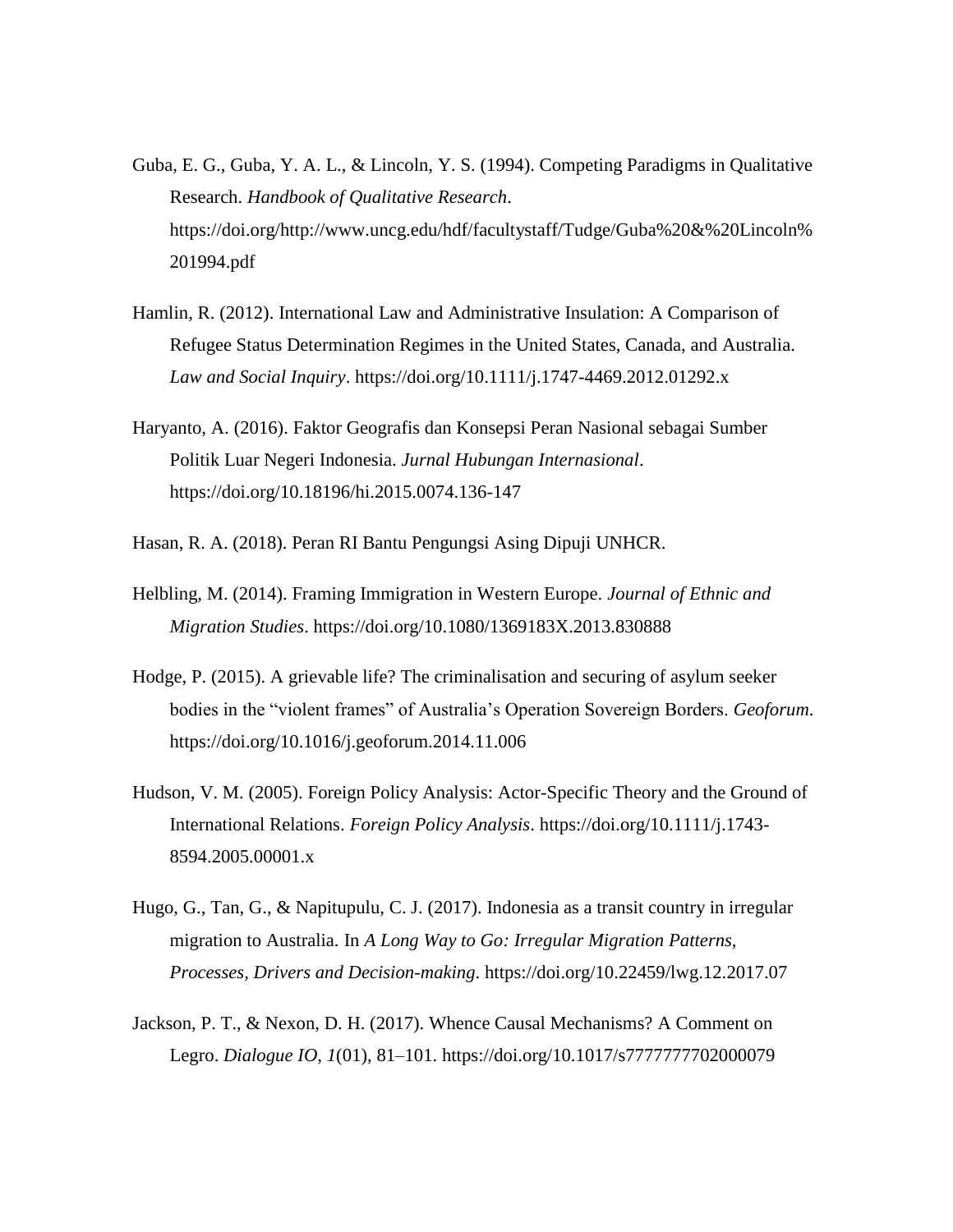- Jupp, J. (2014). *From White Australia to Woomera*. *From White Australia to Woomera*. https://doi.org/10.1017/cbo9781139195034
- Kneebone, S. (2017). Australia as a powerbroker on refugee protection in southeast Asia: The relationship with Indonesia. *Refuge*.
- Maguire, A. (2017). What Is a Refugee? *International Journal of Refugee Law*. https://doi.org/10.1093/ijrl/eex027
- Mc, S., Walters, R., & Scheinpflug, C. (2017). *International Relations Theory*. (S. Mc, R. Walters, & C. Scheinpflug, Eds.) (1st ed.). Bristol, England: E-International Relations. Retrieved from http://www.e-ir.info/about/donate/
- McKay, F. H., Thomas, S. L., & Kneebone, S. (2012). "It would be okay if they came through the proper channels": Community perceptions and attitudes toward asylum seekers in Australia. *Journal of Refugee Studies*. https://doi.org/10.1093/jrs/fer010
- McKay, F. H., Thomas, S. L., & Warwick Blood, R. (2011). "Any one of these boat people could be a terrorist for all we know!" Media representations and public perceptions of "boat people" arrivals in Australia. *Journalism*. https://doi.org/10.1177/1464884911408219
- Mercer, P. (2013). Hubungan Australia-Indonesia Terancam Terkait Masalah Pencari Suaka. *VOA Indonesia*, p. 1.
- Miles, M. A. (1994). Miles and Huberman (1994)- Chapter 4.pdf. In *Qualitative Data Analysis: An Expanded Sourcebook*.
- Mintz, A., & DeRouen, K. (2010). *Understanding foreign policy: Decision making*. *Understanding Foreign Policy: Decision Making*. https://doi.org/10.1017/CBO9780511757761

Missbach, A. (2013). Waiting on the Islands of 'Stuckedness '. Managing Asylum Seekers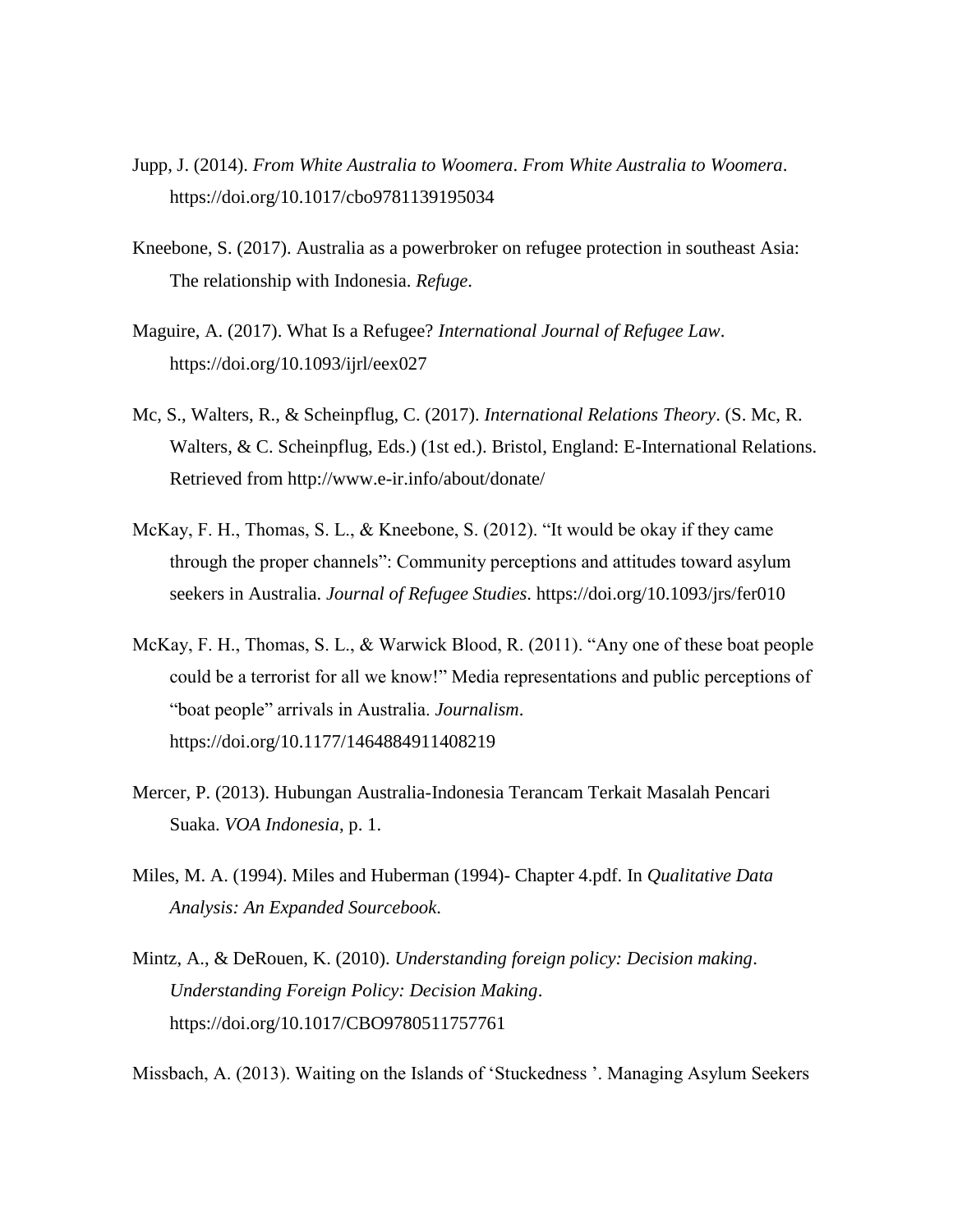in Island Detention Camps in Indonesia: From the Late 1970s to the Early 2000s. *Austrian Journal of South-East Asian Studies*.

- Missbach, A. (2017). Accommodating asylum seekers and refugees in Indonesia: From immigration detention to containment in "alternatives to detention." *Refuge*.
- Nethery, A., Rafferty-Brown, B., & Taylor, S. (2013). Exporting detention: Australiafunded immigration detention in indonesia. *Journal of Refugee Studies*. https://doi.org/10.1093/jrs/fes027
- Paulsen, J. (2016). Australia  $\hat{\ }$ s Refugee Policies and Bilateral Relations with Indonesia.
- Phillips, J. (2017a). Australia's Humanitarian Program : a quick guide to the statistics since 1947. *Parliamentary Library*, *77*(January).
- Phillips, J. (2017b). Migration to Australia: a quick guide to the statistics Parliament of Australia, (December). Retrieved from https://www.aph.gov.au/About\_Parliament/Parliamentary\_Departments/Parliamentary \_Library/pubs/rp/rp1617/Quick\_Guides/MigrationStatistics
- Phillips, J., & Karlsen, E. (2016). Immigration—issues for Australia's humanitarian program – Parliament of Australia. Retrieved from https://www.aph.gov.au/About\_Parliament/Parliamentary\_Departments/Parliamentary \_Library/pubs/BriefingBook45p/HumanitarianProgram
- Price, R., & Reus-Smit, C. (1998). Dangerous liaisons? Critical international theory and constructivism. *European Journal of International Relations*. https://doi.org/10.1177/1354066198004003001
- Ridder, H.-G. (2011). Yin, Robert K. Case Study Research: Design and Methods. *Modern Language Journal*. https://doi.org/10.1111/j.1540-4781.2011.01212\_17.x

Segre, S. (2014). A Note on Max Weber's Reception on the Part of Symbolic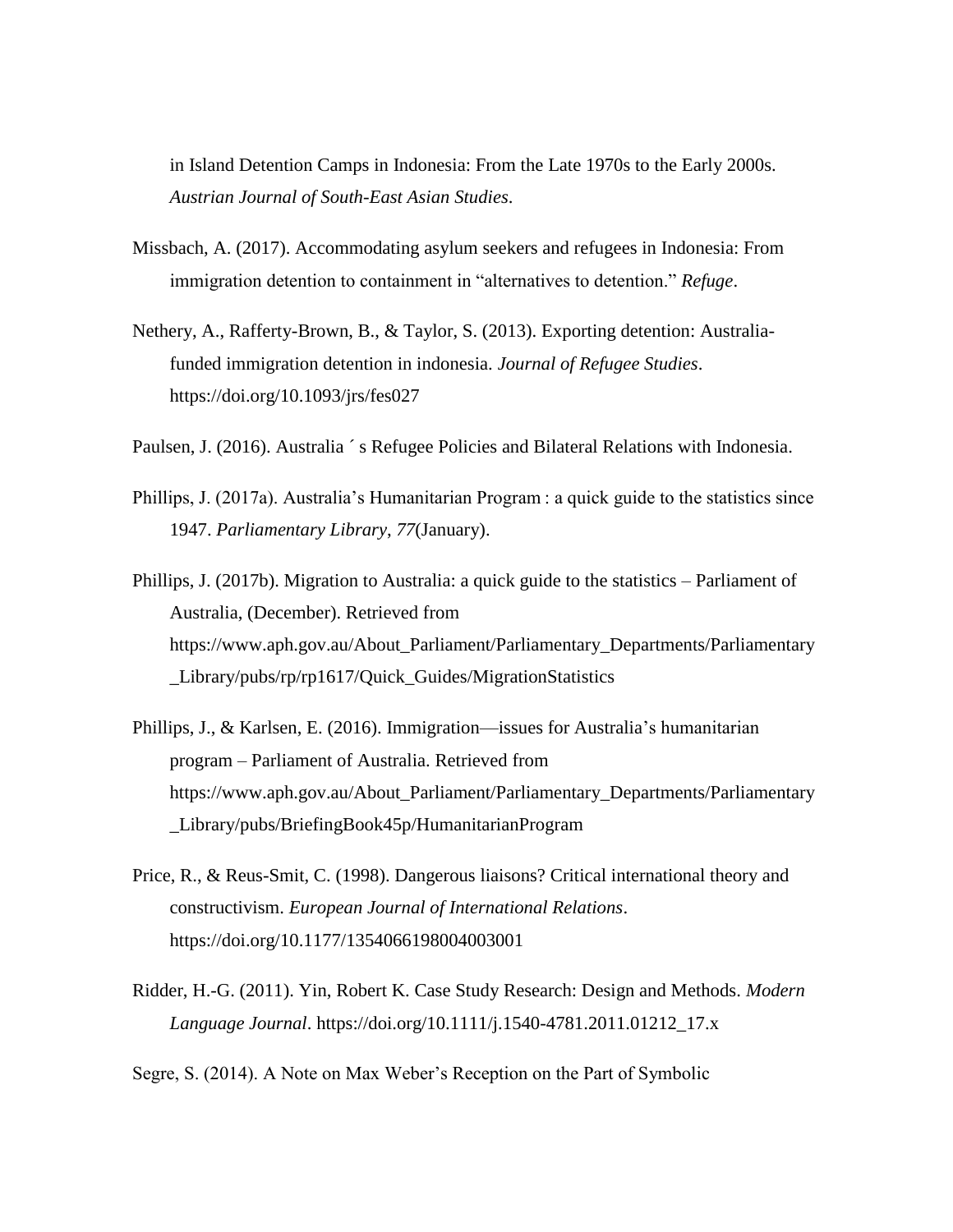Interactionism, and its Theoretical Consequences. *American Sociologist*. https://doi.org/10.1007/s12108-014-9218-9

- Sihite, E. (2014). Indonesia Minta Australia Berkaca Lagi pada Konvensi Pengungsi. *Berita Satu*, p. 1.
- Syahrin, M. A. (2018). Menakar Kedaulatan Negara dalam Perspektif Keimigrasian. *Jurnal Penelitian Hukum De Jure*. https://doi.org/10.30641/dejure.2018.v18.43-57
- Taylor, L. (2014). Indonesia demands suspension of Australia's asylum operations Australia news The Guardian. *The Guardian*, p. 1.
- Tharakan, P. (2015). Summary of Indonesia's Energy Sector Assessment (ADB Papers on Indonesia No.9). *Adb*, (09), 40. Retrieved from https://www.adb.org/sites/default/files/publication/178039/ino-paper-09-2015.pdf
- Theys, S. (2018). Introducing Constructivism in International Relations Theory. In R. W. STEPHEN MCGLINCHEY && C. SCHEINPFLUG (Eds.), *International Relations Theory* (p. 1). Bristol, England: E-International Relations. Retrieved from http://www.e-ir.info/2018/02/23/introducing-constructivism-in-international-relationstheory/
- Thompson, K. W. (2006). Toward a Theory of International Politics. *American Political Science Review*. https://doi.org/10.2307/1951435
- Tight, M., Symonds, P., & Symonds, P. M. (2016). The Case Study as a Research Method. In *Case Studies*. https://doi.org/10.4135/9781473915480.n2
- Tobing, D. H. (2019). Indonesia refugee policy is on right track Opinion The Jakarta Post. *The Jakarta Post*, p. 1. Retrieved from https://www.thejakartapost.com/academia/2019/01/24/indonesia-refugee-policy-is-onright-track.html